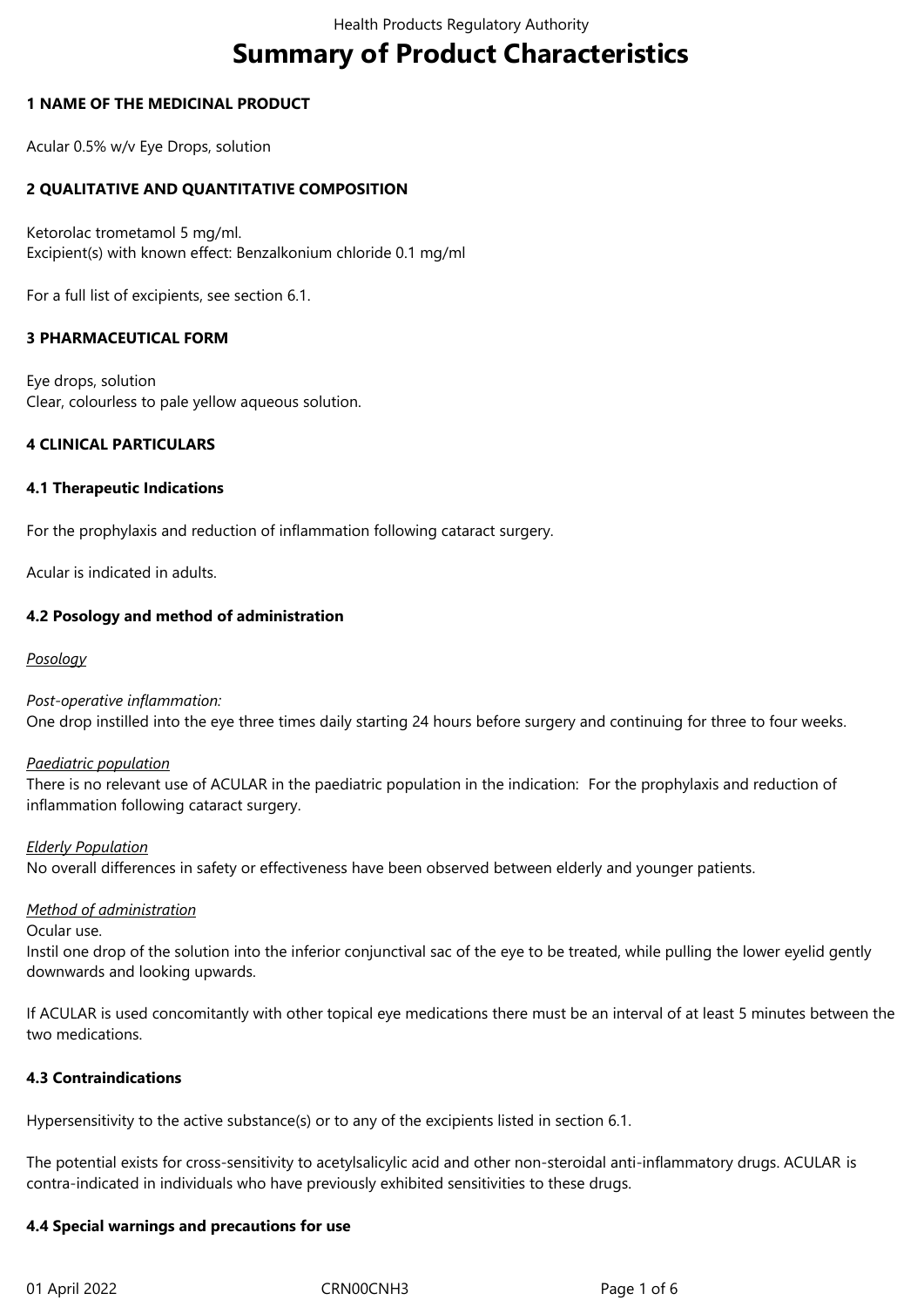#### Health Products Regulatory Authority

It is recommended that ACULAR is used with caution in patients with known bleeding tendencies or who are receiving other medications which may prolong bleeding time.

In common with other anti-inflammatory drugs, ACULAR may mask the usual signs of infection.

All non-steroidal anti-inflammatory drugs (NSAIDs) may slow down or delay wound healing. Concomitant use of NSAIDs and topical steroids can increase the potential for healing problems. Concomitant use of ACULAR and topical corticosteroids should be exercised with caution in patients susceptible to corneal epithelial breakdown.

Use of topical NSAIDs may result in keratitis. In some patients, continued use of topical NSAIDs may result in epithelial breakdown, corneal thinning, corneal erosion, corneal ulceration or corneal perforation. These events may be sight threatening. Patients with evidence of corneal epithelial breakdown should immediately discontinue use of topical NSAIDs and should be closely monitored for corneal health.

Topical NSAIDs should be used with caution in patients with complicated ocular surgeries, corneal denervation, corneal epithelial defects, diabetes mellitus, ocular surface diseases (e.g. dry eye syndrome), rheumatoid arthritis, or repeat ocular surgeries within a short period of time, as they may be at increased risk for corneal adverse events which may become sight threatening.

Post marketing experience with topical NSAIDs also suggests that use more than 24 hours prior to surgery or use beyond 14 days post surgery may increase patient risk for the occurrence and severity of corneal adverse events.

The preservative in ACULAR, benzalkonium chloride, may cause eye irritation. Contact lenses must be removed prior to application, with at least a 15-minute wait before reinsertion. Benzalkonium chloride is known to discolour soft contact lenses. Contact with soft contact lenses must be avoided.

There have been post-marketing reports of bronchospasm or exacerbation of asthma in patients, who have either a known hypersensitivity to aspirin/non-steroidal anti-inflammatory drugs or a past medical history of asthma associated with the use of ACULAR, which may be contributory. Caution is recommended in the use of ACULAR in these individuals (see section 4.8).

Patients should be instructed to avoid allowing the tip of the dispensing container to contact the eye or surrounding structures to avoid injury and contamination of eye drops.

Undesirable effects may be minimised by using the lowest effective dose for the shortest duration necessary to control symptoms.

# **4.5 Interaction with other medicinal products and other forms of interactions**

No interaction studies have been performed.

ACULAR has been safely administered with systemic and ophthalmic medications such as antibiotics, sedatives, beta blockers, carbonic anhydrase inhibitors, miotics, mydriatics local anaesthetics and cycloplegics.

ACULAR may slow or delay healing. Topical corticosteroids are also known to slow or delay healing. Concomitant use of topical NSAIDs and topical corticosteroids may increase the potential for healing problems (see section 4.4).

If ACULAR is used concomitantly with other topical eye medications there must be an interval of at least 5 minutes between the two medications.

#### **4.6 Fertility, pregnancy and lactation**

# *Pregnancy*

There are no adequate data from the use of eye drops containing ketorolac in pregnant women. Studies in animals have shown reproductive toxicity. Inhibition of prostaglandin synthesis may negatively affect pregnancy and/or embryonal/foetal development and/or postnatal development. Although a very low systemic exposure is expected after the use of ketorolac eye drops. ACULAR is not recommended during pregnancy.

*Breast-feeding*

01 April 2022 CRN00CNH3 Page 2 of 6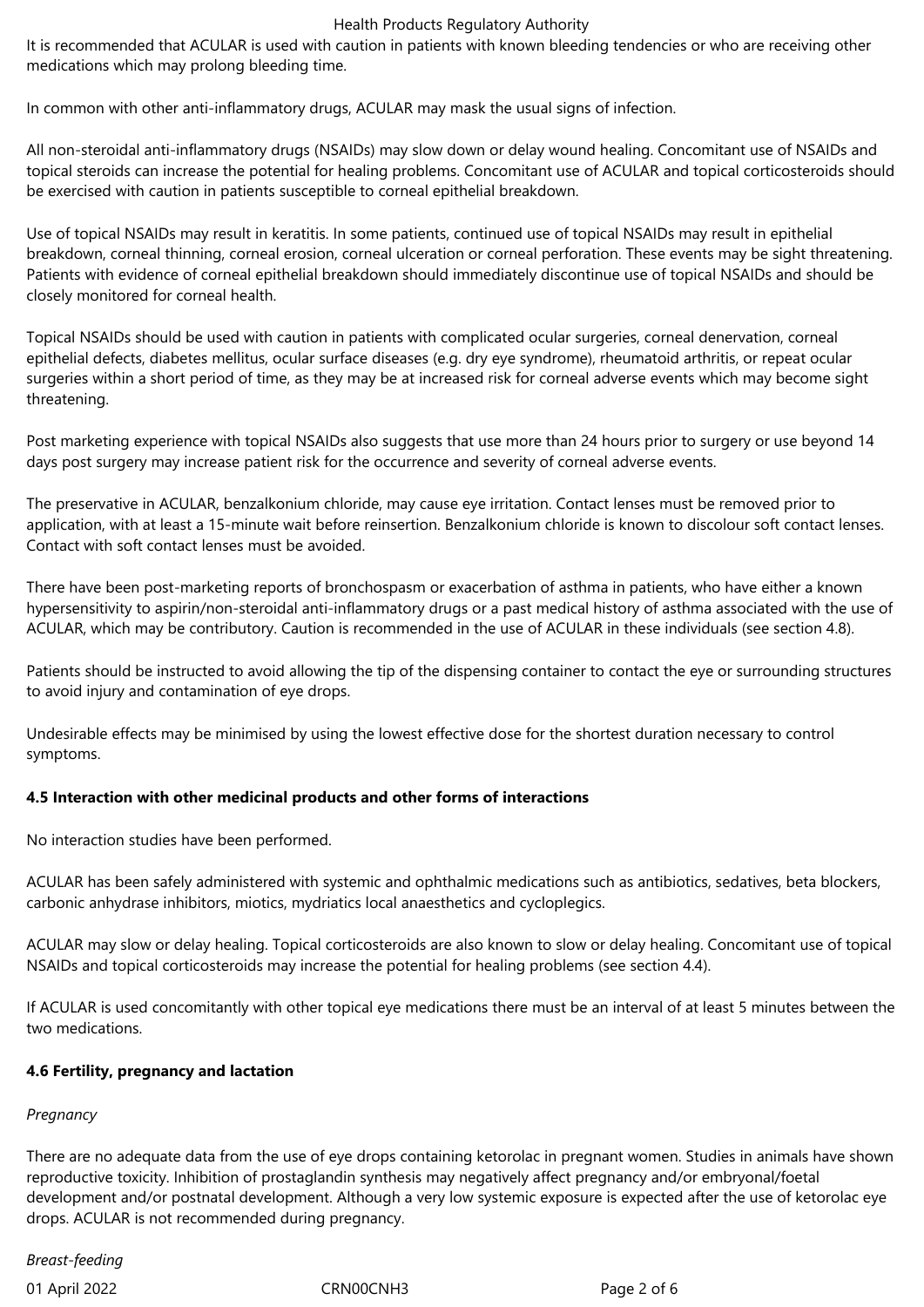#### Health Products Regulatory Authority

ACULAR should not be used during breast-feeding. Ketorolac trometamol is excreted in human milk after systemic administration.

## *Fertility:*

There are no adequate data from the use of ketorolac trometamol on fertility in humans.

## **4.7 Effects on ability to drive and use machines**

Transient blurring of vision may occur on instillation of eye drops. Do not drive or use hazardous machinery unless vision is clear.

## **4.8 Undesirable effects**

The frequency of adverse reactions documented during clinical trials of ketorolac trometamol and through post-marketing experience is given below and is defined as follows: Very Common (≥1/10); Common (≥1/100 to <1/10); Uncommon (≥1/1,000 to <1/100); Rare (≥1/10,000 to <1/1,000); Very Rare (<1/10,000); Not Known (cannot be estimated from available data).

*Immune system disorders* Common: Hypersensitivity including localised allergic reactions

*Nervous system disorders* Common: Headache

*Eye Disorders* Very Common: Eye irritation (including burning sensation) Eye pain (including stinging)

Common: Superficial (punctate) keratitis Eye and/or eyelid oedema Ocular pruritus Conjunctival hyperaemia Eye infection Eye inflammation Iritis Keratic precipitates Retinal haemorrhage Cystoid macular oedema Eye trauma Increased intraocular pressure Blurred and/or diminished vision

Uncommon: Corneal ulcer Corneal infiltrates Eye dryness Epiphora

Not known: Corneal damage, e.g. thinning, erosion, epithelial breakdown and perforation\* Ulcerative keratitis Eye swelling Ocular hyperaemia Face odema Swelling face

*Respiratory, thoracic and mediastinal disorders* Not known: Bronchospasm or exacerbation of asthma\*\*

\*Occasional post marketing reports of corneal damage including corneal thinning, corneal erosion, epithelial breakdown and corneal perforation have been received. These occurred mainly in patients using concomitant topical corticosteroids and/or with predisposing co-morbidity (see section 4.4).

01 April 2022 CRN00CNH3 Page 3 of 6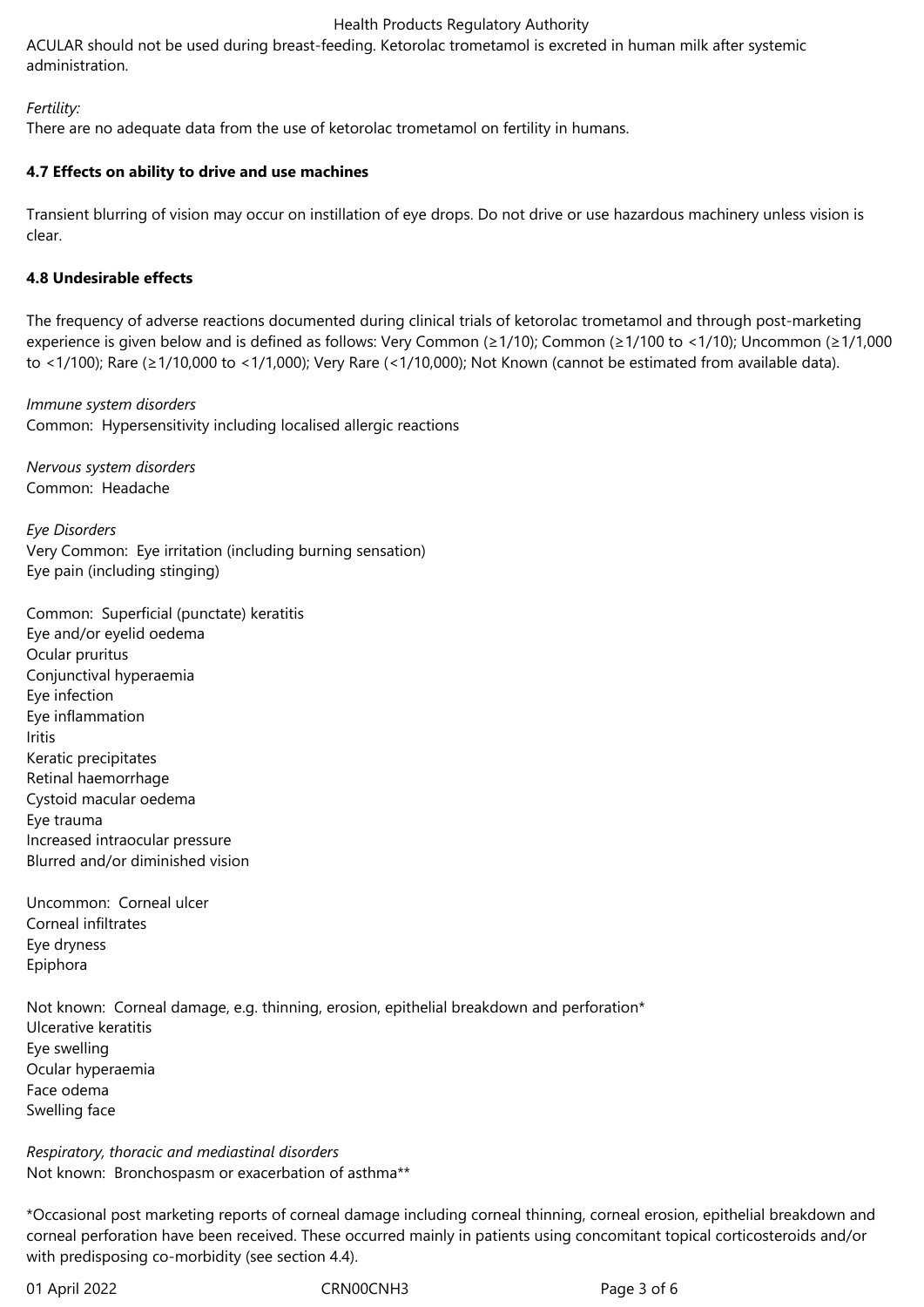hypersensitivity to aspirin/non-steroidal anti-inflammatory drugs or a past medical history of asthma, associated with the use of ACULAR which may be contributory.

None of the typical adverse reactions reported with the systemic non-steroidal anti-inflammatory agents (including ketorolac trometamol) have been observed at the doses used in topical ophthalmic therapy.

## Reporting of suspected adverse reactions

Reporting suspected adverse reactions after authorisation of the medicinal product is important. It allows continued monitoring of the benefit/risk balance of the medicinal product. Healthcare professionals are asked to report any suspected adverse reactions via HPRA Pharmacovigilance, Earlsfort Terrace, IRL - Dublin 2; Tel: +353 1 6764971; Fax: +353 1 6762517. Website: www.hpra.ie; E-mail: medsafety@hpra.ie.

## **4.9 Overdose**

No case [of overdose h](http://www.hpra.ie/)as bee[n reported. Overdose](mailto:medsafety@hpra.ie) is unlikely to occur via the recommended method of administration. If accidentally ingested, drink fluids to dilute.

## **5 PHARMACOLOGICAL PROPERTIES**

## **5.1 Pharmacodynamic properties**

Pharmacotherapeutic group: Anti-inflammatory agents, non-steroids ATC code = *S01B C* 05.

ACULAR (ketorolac trometamol) is a non-steroidal anti-inflammatory agent demonstrating analgesic and anti-inflammatory activity. It is believed to inhibit the cyclo-oxygenase enzyme essential for biosynthesis of prostaglandins. ACULAR has been shown to reduce prostaglandin levels in the aqueous humour after topical ophthalmic administration.

Ketorolac trometamol given systemically does not cause pupil constriction. Results from clinical studies indicate that ACULAR has no significant effect on intraocular pressure.

#### **5.2 Pharmacokinetic properties**

Ketorolac trometamol solutions (0.1% or 0.5%) or vehicle were instilled into the eyes of patients approximately 12 hours and 1 hour prior to surgery. Concentrations of ketorolac in aqueous humour sampled at the time of surgery were at the lower limit of detection (40 ng/ml) in 1 patient and below the quantitation limit in 7 patients dosed with 0.1% ketorolac trometamol. The average aqueous humour level of ketorolac in patients treated with 0.5% ketorolac trometamol was 95 ng/ml. Concentrations of PGE2 in aqueous humour were 80 pg/ml, 40 pg/ml and 28 pg/ml in patients treated with vehicle, 0.1% ketorolac trometamol and 0.5% ketorolac trometamol, respectively.

In the 21-day multiple dose (TID) tolerance study in healthy subjects, only 1 of 13 subjects had a detectable plasma level pre-dose (0.021 μg/ml). In another group of 13 subjects, only 4 subjects showed very low plasma levels of ketorolac (0.011 to 0.023 μg/ml) 15 minutes after the ocular dose.

Thus, higher levels of ketorolac in the aqueous humour and very low or no detectable plasma levels after ophthalmic doses, suggest that the use of ketorolac trometamol by the ophthalmic route in treatment of ocular disorders results in quite low systemic absorption in patients.

# **5.3 Preclinical safety data**

Non-clinical data reveal no special hazard for humans based on conventional studies of safety pharmacology, repeated dose toxicity, genotoxicity, carcinogenic potential, toxicity to reproduction and development.

Acute, subacute and chronic studies of ACULAR in experimental animals have established the safety of the drug. In addition, octoxinol 40 was separately evaluated for its ocular safety. ACULAR was found to be non-irritating, it did not demonstrate a local anaesthetic effect, it did not influence the healing of experimental corneal wounds in rabbits, it did not enhance the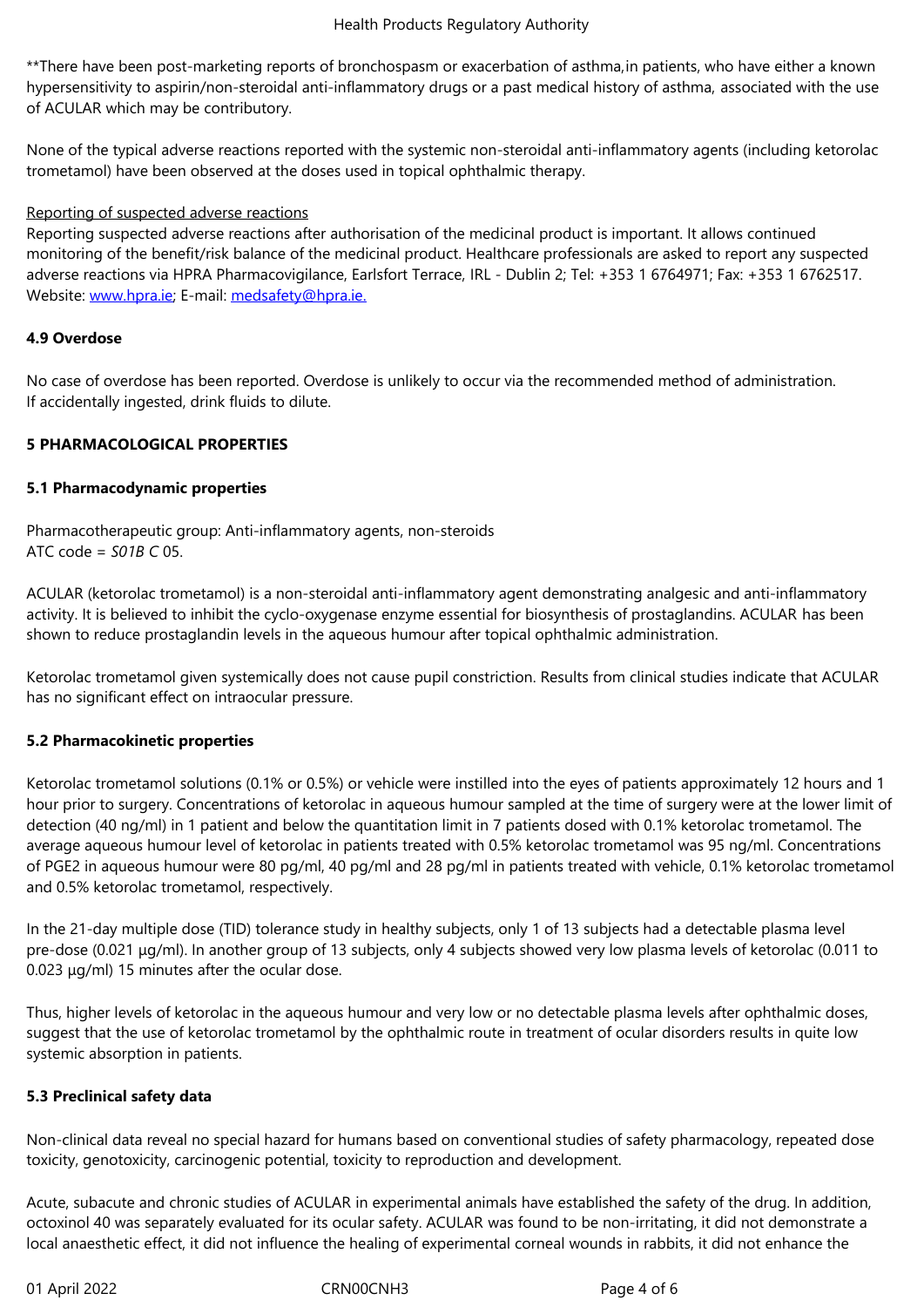## Health Products Regulatory Authority

spread of experimental ocular infections of *Candida albicans*, *Herpes simplex* virus type one, or *Pseudomonas aeruginosa* in rabbits, and it did not increase the ocular pressure of normal rabbit eyes.

## **6 PHARMACEUTICAL PARTICULARS**

## **6.1 List of excipients**

Sodium chloride Benzalkonium chloride Disodium Edetate Octoxinol 40 Sodium hydroxide or hydrochloric acid (dilute), to adjust pH to 7.3-7.5 Purified water

## **6.2 Incompatibilities**

Not applicable.

## **6.3 Shelf life**

Unopened: 2 years.

Use within 28 days of first opening.

#### **6.4 Special precautions for storage**

Store below 25°C.

## **6.5 Nature and contents of container**

Low density polyethylene dropper bottles (with LDPE dropper tips) containing 5ml or 10ml of solution. Each bottle has a high impact polystyrene (HIPS) screw-cap.

Not all pack sizes may be marketed.

#### **6.6 Special precautions for disposal and other handling**

No special requirements.

Any unused product or waste material should be disposed of in accordance with local requirements.

# **7 MARKETING AUTHORISATION HOLDER**

AbbVie Limited Citywest Business Campus Co Dublin 24 Ireland

#### **8 MARKETING AUTHORISATION NUMBER**

PA1824/015/001

## **9 DATE OF FIRST AUTHORISATION/RENEWAL OF THE AUTHORISATION**

Date of first authorisation: 14 June 1995

Date of last renewal: 27 July 2006

01 April 2022 CRN00CNH3 Page 5 of 6